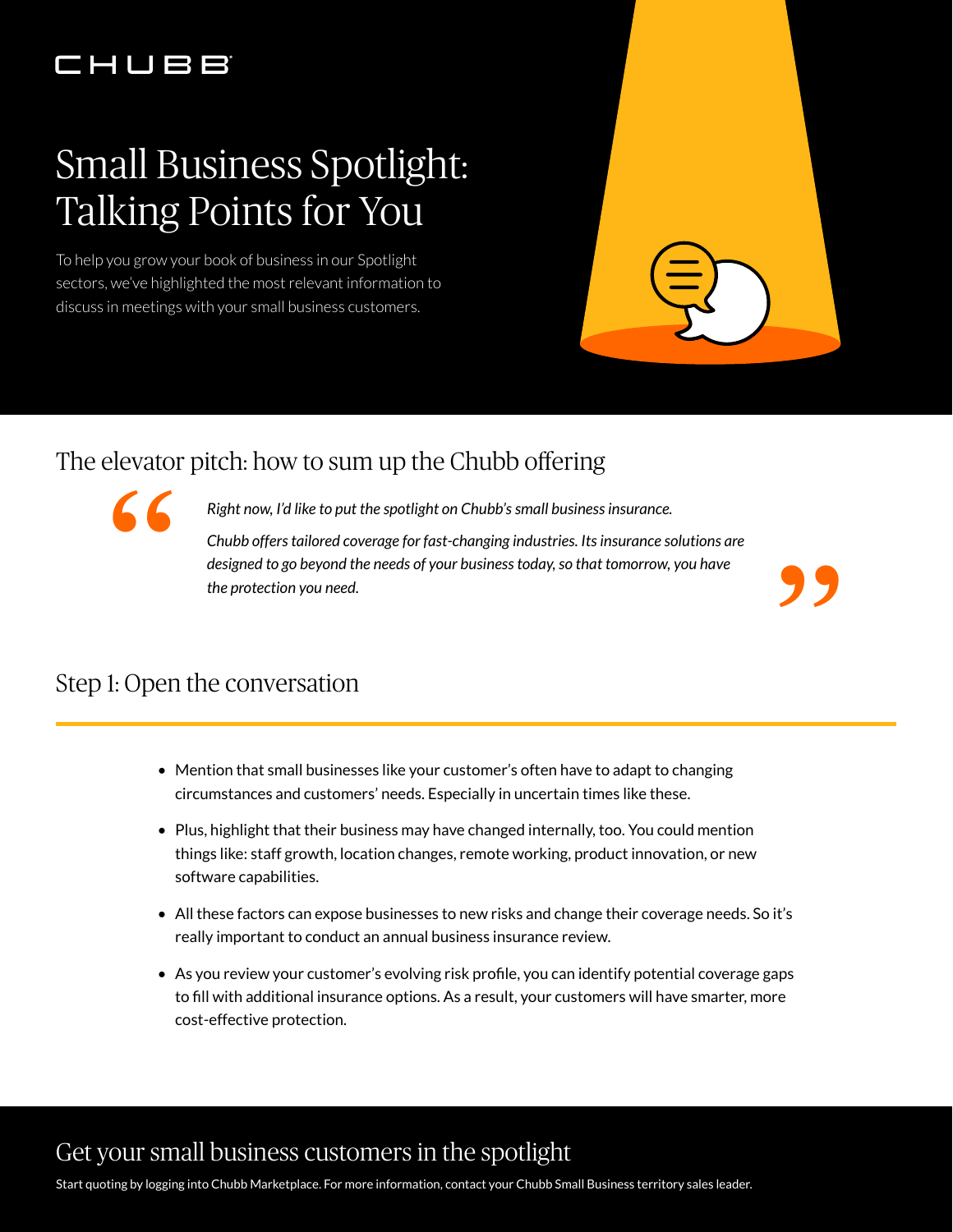### CHUBB

# Small Business Spotlight: Talking Points for You



### Step 2: Drill down into the coverage

#### Technology companies

Mention that Chubb can help meet technology businesses' complex and ever-changing needs protecting them against today and tomorrow's risks.

That's because your customers can create customized, robust protection from our broad range of solutions.

This includes: an automatic blanket limit of 14 property coverage options, general liability enhancements, and DigiTech ® Enterprise Risk Management — for cyber and technology E&O coverages, loss mitigation, and incident response services.

Additional coverage options that align with small technology businesses include:

- **Research and development property** Protects more intangible things like plans, prototypes, formulas and intellectual property.
- **Enhanced 'Business Income' definition** Improved cashflow for operational and payroll expenses.
- **Installation insurance** Protects business property while it's being stored or used on-site.
- **Temperature or humidity change** e.g. Perishable goods are covered if the thermostatic system fails.
- **Valuation** Raw materials and merchandise are reimbursed at market rates.

#### Manufacturers

Mention that manufacturing is an industry with diverse risks that are constantly evolving.

To help protect your small manufacturers' bottom line from the financial consequences of an insured loss or lawsuit, Chubb offers specialized insurance solutions.

It provides unique coverages as part of their Business Owner's Policy, such as multiple property and liability features.

Chubb BOP for manufacturers also includes:

- **Research and property development** Protects more intangible things like plans, prototypes, formulas and intellectual property.
- **Contamination coverage** Chubb will pay for finished goods that become contaminated.
- **Product recall and replacement** Coverage for reasonable expenses after a recall incident.
- **Temperature or humidity change** e.g. Perishable goods are covered if the thermostatic system fails.
- **Valuation** Raw materials and merchandise are reimbursed at market rates.

#### Get your small business customers in the spotlight

Start quoting by logging into Chubb Marketplace. For more information, contact your Chubb Small Business territory sales leader.